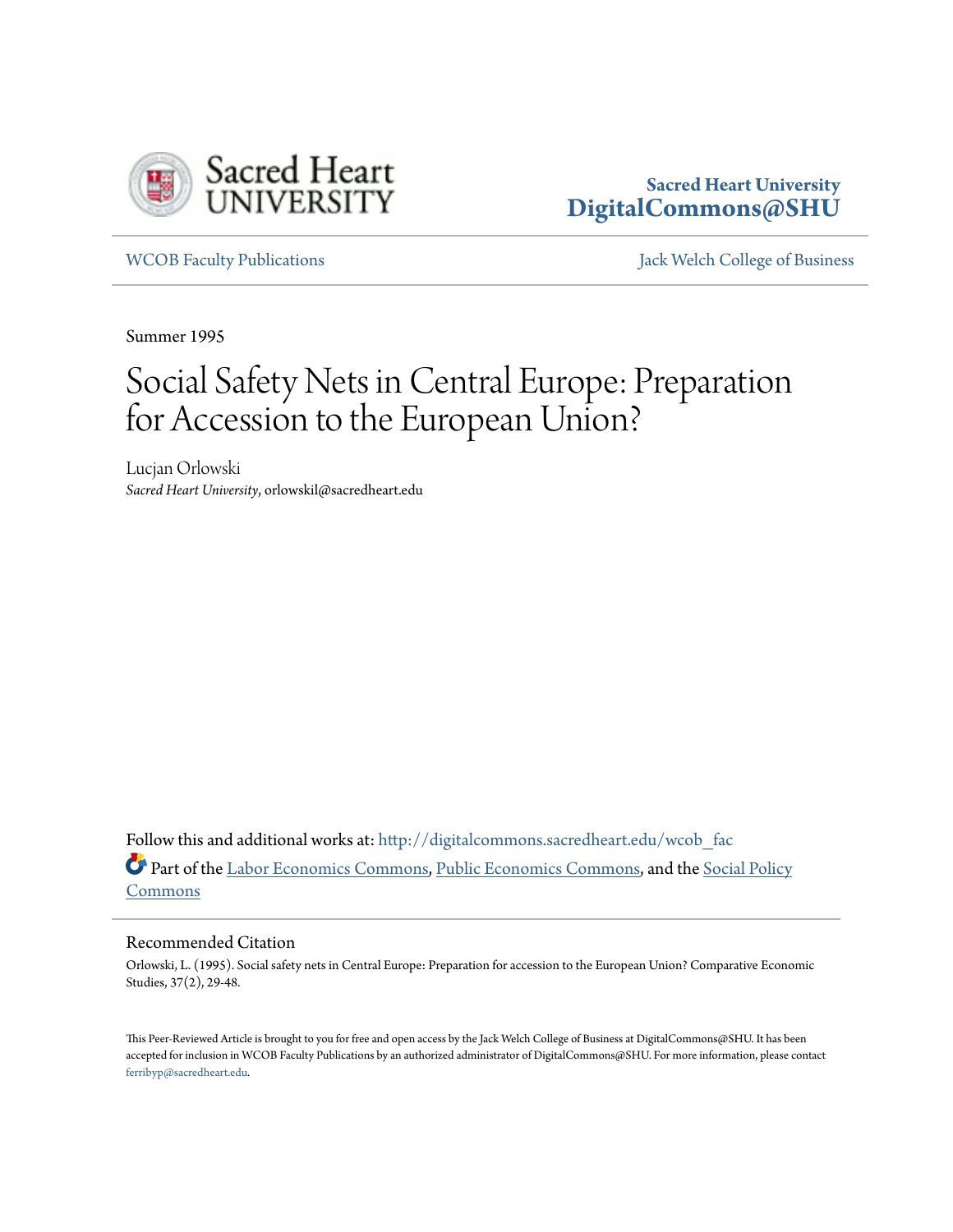# Social safety nets in Central Europe: Preparation for accession to the European Union?

Orlowski, Lucjan . Comparative Economic Studies ; New Brunswick Vol. 37, Iss. 2, (Summer 1995): 29.

## [ProQuest document link](https://sacredheart.idm.oclc.org/login?url=https://search.proquest.com/docview/204129625?accountid=28645)

## ABSTRACT (ABSTRACT)

Orlowski examines policy solutions aimed at reducing unemployment and at improving the pension and other social security systems in the European Union.

## FULL TEXT

A critical unresolved task of the ongoing economic transformation in Central European countries is the reformulation of social safety nets and income transfers to prepare for accession to the European Union. Existing programs inhibit productivity of labor, delay structural adjustment and prolong high unemployment. If Central European states adjust their social safety nets to those prevailing among the EU members, the results will involve employment-fostering programs, as well as future income transfers, unemployment benefits and other elements not currently provided. This paper examines policy solutions aimed at educing unemployment and at improving the pension and other social security systems.

The economies of Central Europe are approaching the second stage of transformation from central planning to a market-oriented system. In the initial stage, the economic authorities of Poland, Hungary, and the Czech and Slovak Republics dismantled the foundations of the command system through deregulating businesses, liberalizing prices, imposing restrictive fiscal and monetary policies, introducing currency convertibility on the current account and trade liberalization, and the incipient privatization. The second stage of transformation is aimed at developing the policy framework and economic structures required for accession to the European Union. The ultimate objective of this stage is a full integration into Europe of countries that historically were inherently tied to the all-European social and economic system.

This paper identifies essential policy changes for the preparation for accession of the four Central European (CE) countries to the European Union (EU), emphasizing problems of unemployment and socio-economic protection. Select monetary and fiscal policy preparations for admission to the EU have been addressed elsewhere (Orlowski 1995), as have more general economic policy prerequisites (Commission of the European Communities 1995). The underlying hypothesis is that the candidate countries' governments will establish unemployment-reducing policies and other social welfare schemes in the course of preparations for the entry to the EU. At the center of this discussion is the belief that assistance for employment-fostering policies leading to the future improvement in the quality of labor in CE is more efficient and desirable than the future income transfers covering unemployment benefits and social safety that would have to be otherwise provided. Because the Union's legal framework is not fully compatible with the laws of CE countries, at least in terms of the common agricultural policy, welfare systems, and labor protection laws, closing this mismatch will affect unemployment and the relative availability of income transfers. Unable to rely on outsiders as a predominant source of such transfers, CE economies must continue policies leading to high internal savings. This can be accomplished through sustained balancing of government budgets and through restrictive monetary policies generating positive real interest rates and diminishing inflation.

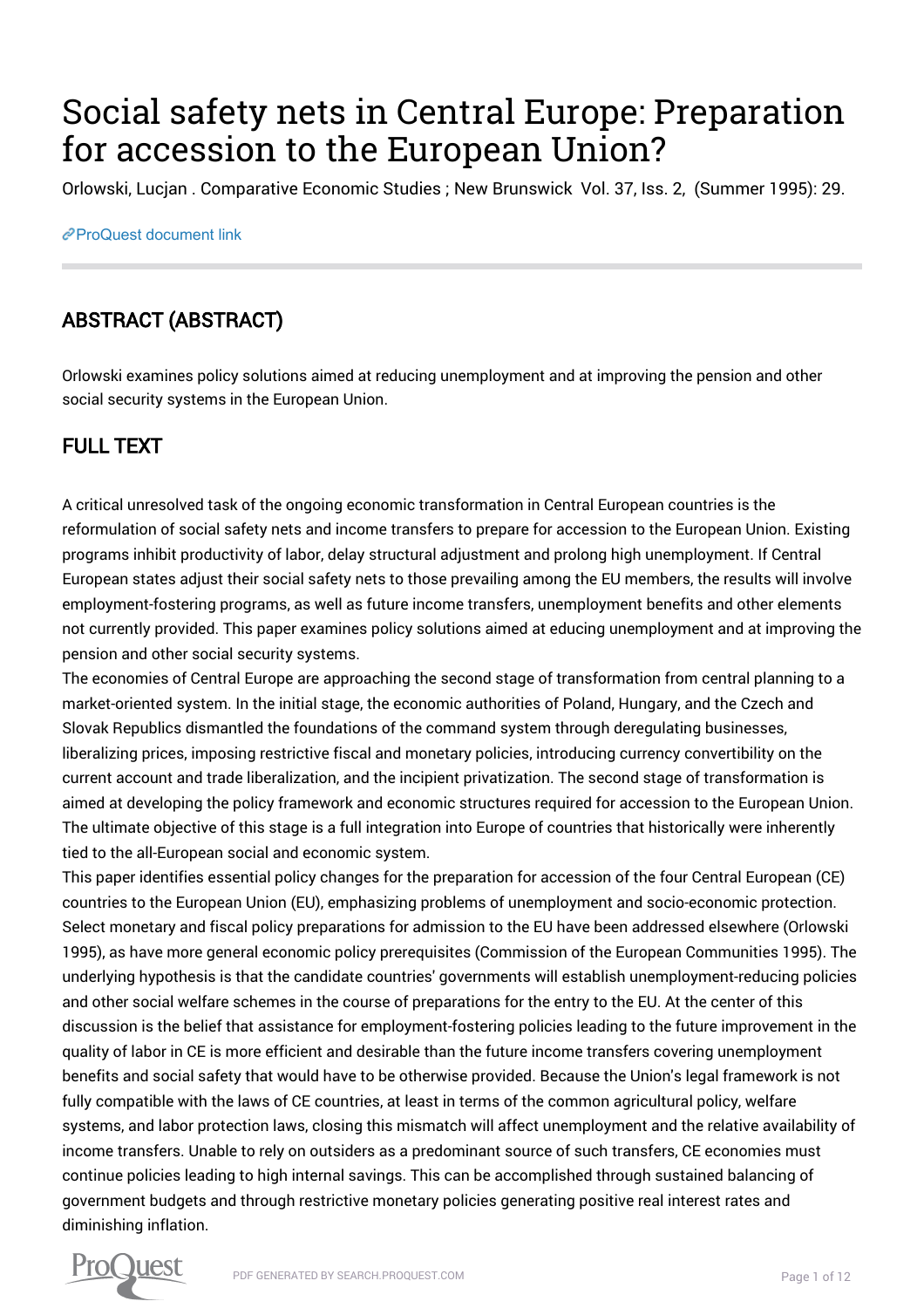Essential requirements of economic stabilization policies in the process of preparation for accession to the EU are examined by section I of this paper. Section II identifies the social groups in CE countries most vulnerable to bear costs of the necessary economic adjustments. The problem of rising unemployment is exposed in section III. The concluding section IV presents some obstacles to the implementation of social welfare and employment-fostering programs.

### I. Stabilization Policy Requirements for Accession to the European Union

In order to diminish the need for future income transfers facilitating the integration of CE with the EU, the CE states must develop fast growing, low-inflation economies. General conditions for accession to the EU of the six Central European countries that by mid-1995 have signed association agreements with the EU (Poland, Hungary, the Czech and Slovak Republics, Bulgaria and Romania) and those negotiating similar agreements (the Baltic States and Slovenia) are incorporated in the European Commission 1995 "White Paper" (Commission of European Communities 1995). Only a stable economic environment is attractive for direct capital investment and suitable for developing a competitive partnership with the rest of Europe. Establishing an economic stability of the CE systems appears to be a long-term process that, perhaps with the exception of the Czech Republic, has not produced fully satisfactory results yet (Balcerowicz and Gelb 1994). Table 1 compiles stabilization policy measures for Poland, Hungary, and the Czech and Slovak Republics also known as the Visegrad Group (or V-4) states after the 1991 Cooperation Agreement signed in the Hungarian city of Visegrad.

It is difficult to evaluate the annual rate of real GDP growth for the rest of the 1990s of the CE countries necessary for catching up with the level of development of the EU.(1) The 1994 estimated growth rates for the V-4 countries presented in Table 1 are somewhat encouraging considering the fact that the first phase of the economic reform has generated rather deep negative income shocks in ail four economies. These shocks are primarily attributed to the collapse of trade within the former Soviet Bloc, cuts in subsidies to inefficient producers, and to closings of obsolete enterprises. Positive GDP growth rates reported for Poland, Hungary, and the Czech Republic in 1994, despite the remnants of the EU recession and growing trade deficits with the EU, signal rebounding economies and their successful adjustment to new, competitive structures. Poland is expected to be the fastest-growing economy, due to the brisk 13.2% increase in industrial production in 1994. By contrast, GDP growth in the Czech Republic has been propelled by the rapid service sector expansion. Slovakia, whose income has been negatively affected by the discontinuation of fiscal and implicit transfers from the Czech provinces of the former Czechoslovakia (Burda 1993) shows clear signs of a rebounding economy in 1994. Among the CE economies, only Poland is expected to outperform the EU in terms of the 1994 GDP growth rate. The beginning of the EU economic rebound in 1994 will very likely have a positive impact on the growth of the CE countries' exports and, consequently, on their GDP growth and unemployment rates.

To ensure sustained economic growth, CE economies ought to generate high positive saving rates. For this purpose they need to maintain positive real interest rates and, at the same time, a minimum absorption of saving by the public sector accomplished through a successful control over budget deficits. Restrictive monetary and fiscal policies satisfy these requirements. Table 1 presents the current state of the fiscal convergence (reflected by the budget deficit-to-GDP ratio) and the monetary convergence (measured by the CPI inflation). Needless to say, the Maastricht Treaty guidelines for the candidates for the single European currency system cannot be unconditionally applied to the CE candidates for admission to the EU. The requirement of inflation not exceeding 1.5% above the average of the lowest three inflation rates of the member states be satisfied by the CE states, including the Czech Republic which, for several years, generated a very low inflation and a fiscal surplus until 1994. Rather, a benchmark of CPI inflation not exceeding 10% by the end of the decade is more reasonable (Gros 1996). Nevertheless, the EU admission process shall not allow CE governments to ease up monetary and fiscal policies. Relaxation of the monetary constraint for the purpose of a continued low-interest financing of state-owned enterprises (SOEs) and direct fiscal subsidies to these enterprises slow down structural adjustment and the development of economic structures compatible with the EU economies. The persistent 32% inflation in Poland contains too much inflation inertia related to high inflation expectations incorporated in firms' pricing policies and

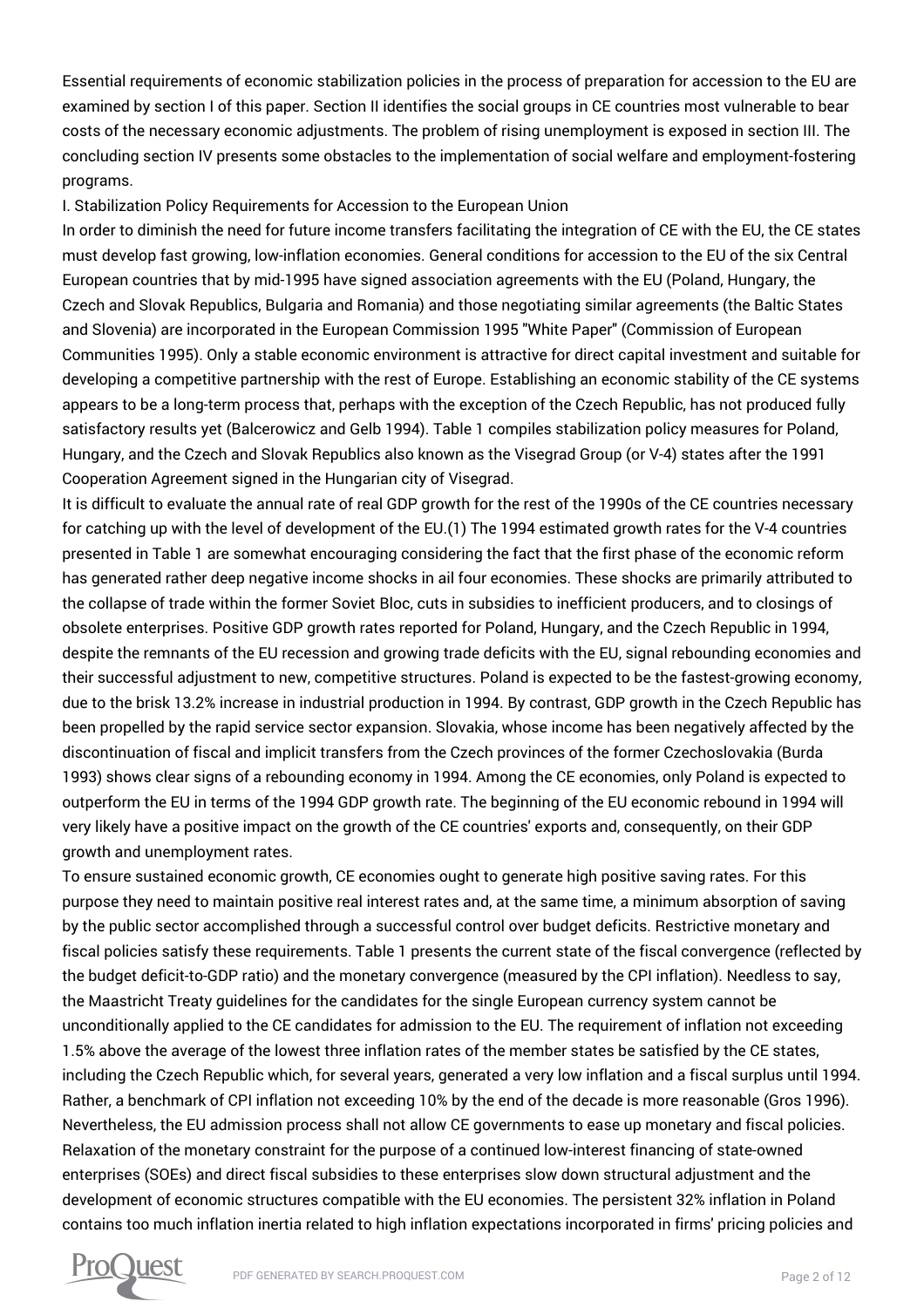in wage demands by workers (Orlowski 1994). These expectations stem directly from a low credibility of the government economic policy.

The fiscal convergence in the CE countries is more successfully controlled and shows a promising trend to fulfill the Maastricht requirement of the budget deficit-to-GDP ratio not exceeding 3%. Only Hungary had the budget deficit-to-GDP ratio exceeding the average EU level at the end of 1994. To sustain tight control over fiscal policies in the presence of wage hikes in public enterprises and expanding welfare transfers may prove problematic in the future, however. A strong commitment to preparations for integration with the EU may block accelerating demand by SOEs for government subsidies. However, the recent governments in Poland and in Hungary maintained the level of subsidies and granted wage increases indexed to inflation.

Reduction in the budget deficit-to-GDP ratio combined with the real GDP growth leads to a lower ratio of public debt-to-GDP. The Maastricht Treaty criterion of having less than a 60% ratio of debt-to-GDP for candidates for a single European currency shall be extended to the CE economies. Attaining this benchmark will be challenging for Poland whose 1994 ratio was 77.7%, although the economic strategy for Poland recently prepared under the auspices of the Finance Minister Gregorz Kolodko assumes that the 60% level ought to be reached by the year 2004 (A Strategy for Poland 1994). This task will be equally challenging for the Czech and Slovak Republics reporting the ratio of 69% in 1993 (World Bank: World Debt Tables 1994/95). Hungary, whose ratio in 1993 was only 47%, is expected to add quickly to its size unless the country's growing fiscal deficit is reduced.

In preparation for accession to the EU, the candidate countries must accept foreign competition and a new international division of labor (Gros and Steinherr 1991). A uniform tariff on imports and the elimination of barriers to trade with the EU partners will very likely induce intensified imports from the EU and CE countries to each of the CE economies. These imports will include heavily subsidized EU products. Such a trade diversion may cause an excess demand for foreign goods to emerge. CE consumers are likely to substitute higher-quality western products. Further-deepening CE trade deficits which, under the presence of limited foreign exchange reserves, will have to be financed by borrowing from abroad or by a surplus in the transborder, unregistered trade.(2) Preparation for unification with the EU system also will require substantial changes in monetary policy targeting and implementation. Under the new circumstances, exchange rates will have to emerge as the monetary policy target, replacing the presently applied control of money supply and low inflation as the policy benchmarks during the first stage of the economic transformation (Orlowski 1995). The candidate countries' currencies will have to be closer aligned with the ECU and the DM to ensure a better coordination of stabilization policies in the unified system. In order to establish such a coordinated system, CE governments must be able to control monetary and fiscal policies more effectively and to significantly reduce inflation which always reflects symptoms of instability in economic systems. Furthermore, competitive domestic equity and debt markets must be further developed in order to improve the monetary policy effectiveness. A large-scale privatization leading to equity trading in secondary markets and securitization of government deficits ought to be enhanced in order to develop competitive financial markets. At the same time, inflation must be lowered to a single-digit targeted range in order to attract public interest in equity and fixed-income investing. These are essential preliminary developments of the financial sector for accession to the EU. However, the control of exchange rates as the new monetary policy target cannot come too early during the economic transformation. Money supply and low inflation must continue serving as official targets until a stable economic environment is developed. The policy orientation on domestic targets rather than on exchange rates helps to establish a system of sheltering the CE economies from currency shocks that are likely to occur in the EU and a stable domestic economy is essential for stimulating investment necessary for a continuous structural adjustment. A steady economic growth, free of inflation expectations and of excessive wage demands is a necessary condition for a fast-track implementation of privatization programs and structural reforms.

### II. A New Framework for Social Safety Nets

Significant changes in the social security system in CE economies took place during the first stage of the economic transformation (International Monetary Fund: World Economic Outlook 1994, Kopits 1992, Pestoff 1995).

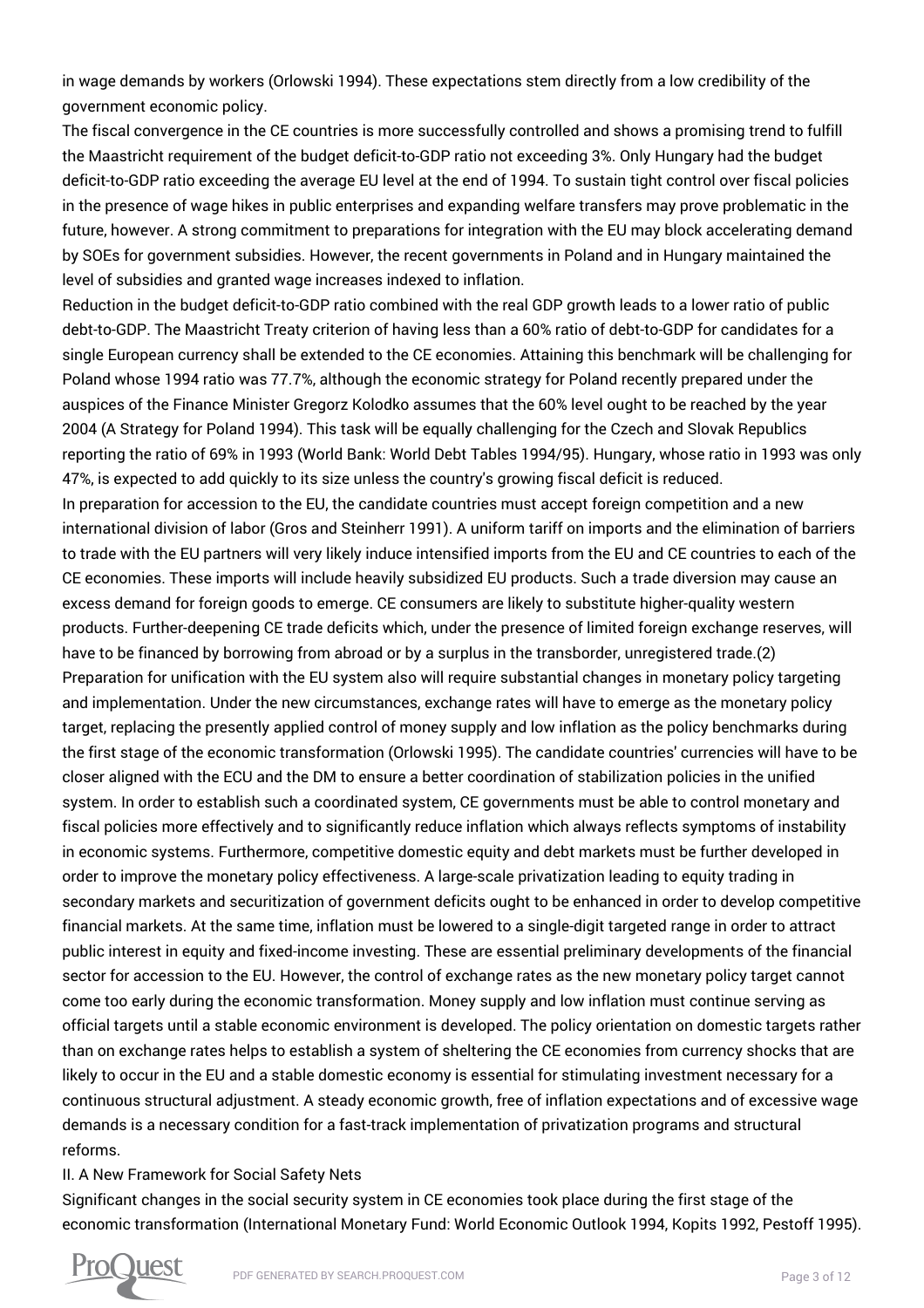Preparation for accession to the EU will require a further changes in order to match the CE social safety nets with the well-developed social security system of the EU.

The social safety system under central planning provided a guaranteed employment in SOEs, as well as housing, health care, vacation in company resorts, and education provided by SOEs or by the state (Roxin and Hoos 1995). With increasing financial independence, enterprises have discontinued many of these benefits. Provision of these services by the government or by specialized private agencies (pension funds, travel companies, private schools, private health care, and so forth) is growing. This change has a dramatic scope and it can only be accomplished through a long-range national strategy addressing social services and protection indispensable during the economic transformation.(3)

Adjustment of Central European social safety nets are hampered by the lack of uniform social policy standards in the EU. In particular, EU member states have not been able to harmonize social security schemes although they have made efforts to coordinate national laws (sick leave, maternity, invalidity, old-age and survivor's pensions, work accidents and occupational diseases, unemployment and family benefits) throughout the community. The EU Commission has established four principles of social security systems (Commission of the European Communities 1995, Annex, p. 71):

1. Application of a single legislation (protecting migrant workers from social security contributions in more than one state).

2. Equality of treatment (granting the migrant workers comparable benefits and subjecting them to equal obligations across the EU).

3. Retention of acquired rights (to pensions and other benefits across the EU).

4. Aggregation of periods of insurance and residence.

A cross-border flow of capital assets of pension funds is a subject of particularly heated and unresolved discussions between the EU members. These assets are estimated to reach \$2 billion (U.S.) in 1994 and expected to increase at least four times by the end of the decade. Although the 1957 Treaty of Rome and the European Act of 1985 guarantee freedom of capital flight across Europe, pension funds assets are still subject to strict national controls. These asseets are unevenly developed among the member countries. Pension funds assets reach 82% of GDP in the Netherlands and 75% in the United Kingdom, while a similar share in the remaining EU countries is rather marginal. In addition, they are subject to restrictions on the domestic asset component. For instance, 34% of French pension funds must be invested in the French government securities and Germany requires a minimum of 80% of pension funds to be held in German marks. These obstacles will have to be overcome with preparations for the introduction of a common currency in 1999.

Among the complex social safety issues, pensions may be the most urgent. Rising structural unemployment in the first stage of transformation contributed to an increase in the number of individuals seeking early retirement, as did the aging population--the share of senior citizens in the CE countries' total population is relatively high and steadily increasing. The ratio of people over 60 years of age to the total population in 1992 was the highest in Hungary, 18;9%; lower in the former Czechoslovakia, 17.8%; and the lowest in Poland, 12.9% (United Nations Monthly Bulletin of Statistics).

Correspondingly, Table 2 illustrates the dramatic rise in the dependency ratio measured by the percentage proportion of pensioners to currently employed members of the labor force for the Visegrad Group countries. In the four examined countries the dependency ratios were high in 1992. They have been sharply rising as the transformation proceeds. Some of the increase in the population of pensioners stems from the legislative chaos and the lack of uniform regulations of the pension system at the early stage of transformation. Many individuals simply took advantage of arbitrarily granted high pensions. There were almost no regulations among the region's states in terms of the size of pension benefits, eligibility criteria, contribution base requirements, prevention of simultaneous pension and job incomes, or circumstances qualifying for early retirement. These loopholes provided pressure on higher government spending. For example, the rapid increase in the number of workers retiring early and pensions in Poland was induced by the attractiveness of retirement and pension benefits relative to

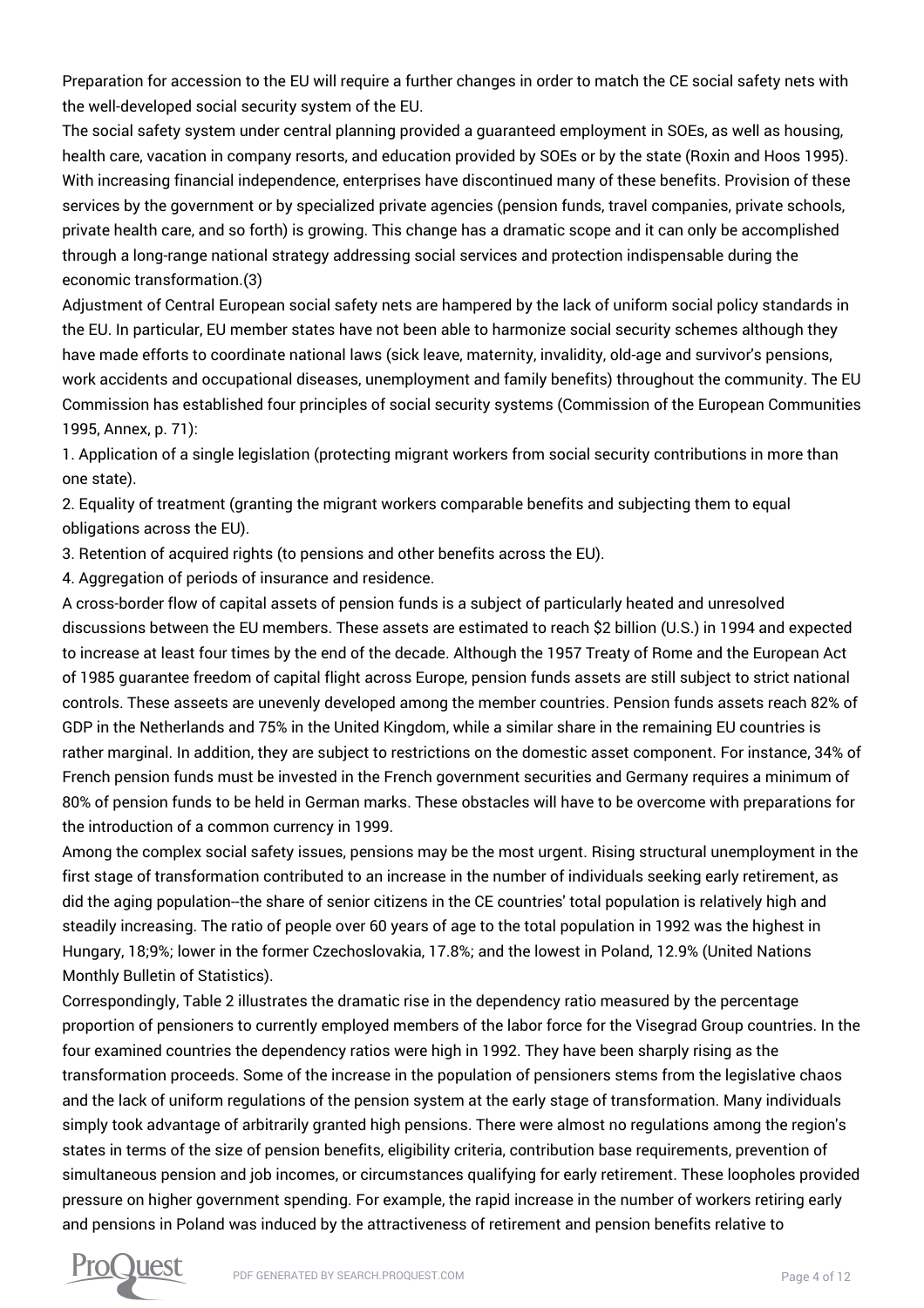unemployment benefits. The ratio of the average pension to average earnings in 1992 reached 75% in Poland, while in the former Czechoslovakia it was only 49% and in Hungary 45% (Rexin and Hoose 1995, p. 283), which is a comparable level to the 40-50% ratios of the EU members. The strong propensity to seek pensions resulted also from liberal eligibility criteria, limited supervision over the system and expectations of restrictive pension reforms (Schwartz 1994).

More recently, a series of changes reducing the scope of the extensive loopholes have brought the pension systems closer to the present EU policies. Specifically, Hungary increased minimum contribution periods and Poland reduced the maximum pensions (International Monetary Fund World Economic Outlook 1994, p. 84). Poland regulated eligibility criteria by introducing unified sickness prevention and rehabilitation rules and tightening family allowances and therapy coverage (A Strategy for Poland, 1994). It has also enacted a gradual elimination of entitlements to early retirement and has increased the retirement age for women to 65.(4) All four states have introduced state-controlled pension funds and have established legal rules for an introduction of private pensions and insurance funds. Specifically, the Czech government favors a pension system which is a combination of a mandatory-based pension insurance, a voluntary additional pension insurance, and private plans (Goetting 1995, p. 372). The Czech and Slovak Republics and Hungary have made efforts to separate the pension funds from the stage budget. Furthermore, retirement-age limits have been recently adjusted to a standard of 65 years of age in Poland and 60 in Hungary for both males and females. The Czech Republic reduced the absolute retirement age to 62 for males and 61 for females in 1994. Despite these steps, it remains necessary to unify regulations for early retirement, and to establish a system of national identification numbers for all employees and employers, along with a full computerization of records (Kopits 1992). Such an integrated system will facilitate mobility of workers within the expanded Europe and the determination of taxes, social security and pension contributions for migrant employees of the European companies.

With the rising number of retiring members of the CE societies, social security expenditures exert additional pressures on budget deficits. A sharp increase in social security expenditures is among the key factors contributing to deficit problems of Poland, Hungary and the Slovak Republic. To illustrate the problem, Table 3 presents the share of social security expenditures in total government spending and the share of social security receipts in government revenues. Only in the case of the Czech Republic the share of social security in government revenues is greater than in government spending, contributing to a self-financing character of the social security system. By contrast, a large gap between the share of social security in government revenues and a much larger share of social security in government spending exists in Poland generating pressures on the budget deficit. As the deficit is still financed primarily by the accommodative monetary policy, this gap significantly contributes to high inflation. A comprehensive reform of social security systems is an urgent task for Poland, Hungary and Slovakia to develop self-financing of social security funds and to relax pressures on the deficit. Emerging private retirement and pension funds and insurance companies will ease the burden of the growing population of retired members of societies on the government budget.

Another symptom of the collapse of state patronage over social safety is growing poverty. This phenomenon does not normally occur in a society where the level of general education is very high-that is, where the average number of years of education of those in the labor force is well above that of middle-income economies of the world. Systemic transformation contributes to structural unemployment and thus to an increase in the number of poor. There is no uniform definition of poverty among the Visegrad Group countries. Specifically, the Czech Republic determines the poverty level using a relative method at 50% of average income per capita. Hungary uses both relative and normative (based on the assessment of "vital needs") measures of a minimum standard of living determined annually by the Parliament (Roxin and Hoos 1995, p. 312). Poland applies a normative definition of poverty. According to the IMF estimate, a third of the population is living in poverty in the transforming economies of Central and Eastern Europe (International Monetary Fund World Economic Outlook, 1994, p. 87). A better picture of the poverty level is provided by comparisons of the ratio of spending on food in total personal consumption reported n 1992 in the range between 24% in Hungary, 33% in the former Czechoslovakia, and the highest, 39% in

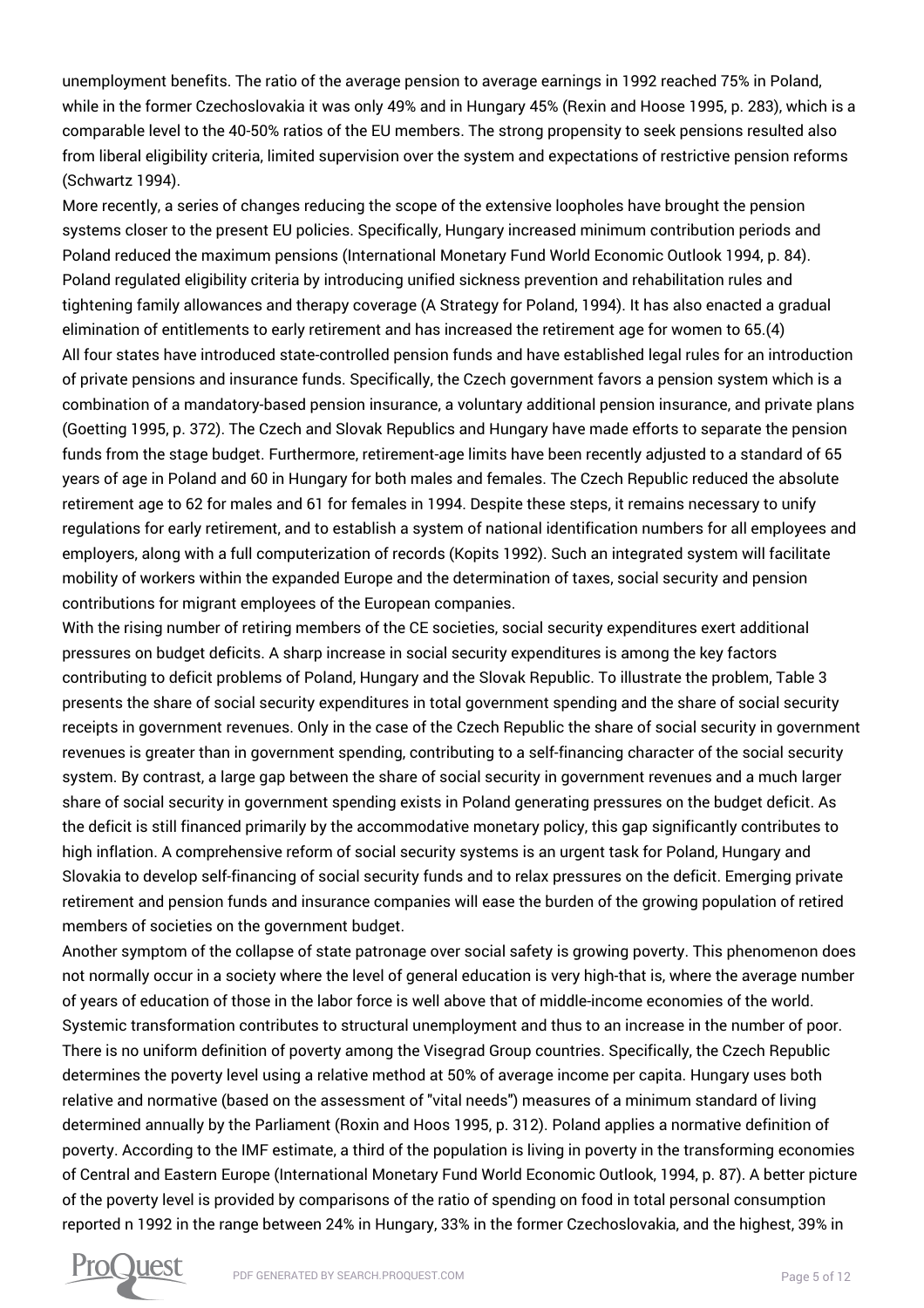Poland (Golinowska and Ochocki 1994, Toxin and Hoos 1995). These levels are much higher than in the economies of the EU. It shall be, however, noted that the high share of food consumption also results from the remnants of the structure of consumer spending that prevailed under central planning. In the past system, spending on housing rentals, education, health care, or vacation was minimal since these areas were heavily subsidized by the state. Consequently, the share of spending on food was considerably higher.

Nevertheless, poverty is becoming a major concern of policymakers and with the growing number of the poor, the demand for government income transfers is sharply rising. To reflect the increasing burden of income transfers for CE economies, Table 4 presents the ratios of transfer payments-to-nominal GDP on the eve of the economic transformation in 1989 and in 1992.

In all four economies, transfer payments in proportion to GDP have increased significantly. Hungary and Slovakia report the highest levels. Although Poland's transfers were the lowest in relation to the GDP, their increase in the three-year period was the steepest. The ratio is expected to climb even further within the next several years (A Strategy for Poland, 1994).

The strong public demand for income transfers directly results from at least several factors: rising unemployment, expanding poverty, and a sharply deepening inequality of income distribution. Precise income inequality estimates such as the Lorenz Curve data (referring to the percentage of income earned by equal percentile groups of families ranked from the poorest to the wealthiest) or the Gini Coefficient (the proportion of the inequality area to total personal income) in the years concluding the first stage of the economic transformation are yet to be assessed. In spite of that, there is a number of surveys indicating the problem of rising income disparities in CE societies (Kolarska-Bobinska 1994). As evidenced for Poland, during the first four years of the economic transformation relative real incomes of low-skilled workers and farmers fell significantly comparing to incomes of managers, business proprietors and well-educated and skilled workers. Specifically, real incomes of managers increased approximately 2.5 times while real incomes of low-skilled workers marginally declined in the period 1987-1993 (Schwartz 1994, Kolarska-Bobinska 1994).

These social developments are not favorable from the standpoint of preparations for integration with the EU. Rising demand for income transfers will have to be somehow compensated in the future. It is unlikely that the EU will be willing to support the unemployed of Central Europe to the extent Western Germany does for East German provinces. To develop competitive skills of CE workers, large-scale training programs may be required. Such programs ought to be jointly sponsored by CE governments and the EU Commission and implemented by specialized corporate training and academic institutions. Many of them are already in place although there is no system of their evaluation. Perhaps joint EU Commission and CE governments committees could be established in order to develop such a comprehensive system that would enable sponsoring only the qualified and effective training programs. The main criterion of evaluation ought to be the best possible adaptation of the CE workforce to open economy, competitive conditions.

There is a complex relationship between spending priorities on social safety and on human capital development. The tradeoff in the short-run balances government and private sector expenditures on welfare and investment in human capital against high unemployment, increasing poverty, and a high share of retired persons in total population absorbing funds that could be otherwise allocated on labor training programs (Golinowska 1995, p. 134). However, investment in human capital may increase productivity and labor force competitiveness in the longrun. Without sufficient qualifications, CE workers will experience high unemployment and create demand for compensatory benefits that will have to be financed either by limited domestic sources or by external savings. III. Dealing with Rising Unemployment

The officially reported unemployment rates in CE countries at the end of 1993 are reported in Table 1. Three countries-Poland, Hungary and Slovakia-have unemployment rates exceeding the EU level. These levels can hardly be described as "natural unemployment rates" or "nonaccelerating inflation rates of unemployment" (NAIRU) since they are sustained at high levels despite generally growing incomes and declining rates of inflation. Only the Czech Republic has shown a remarkable record in dealing with unemployment. The country's commendable reduction of

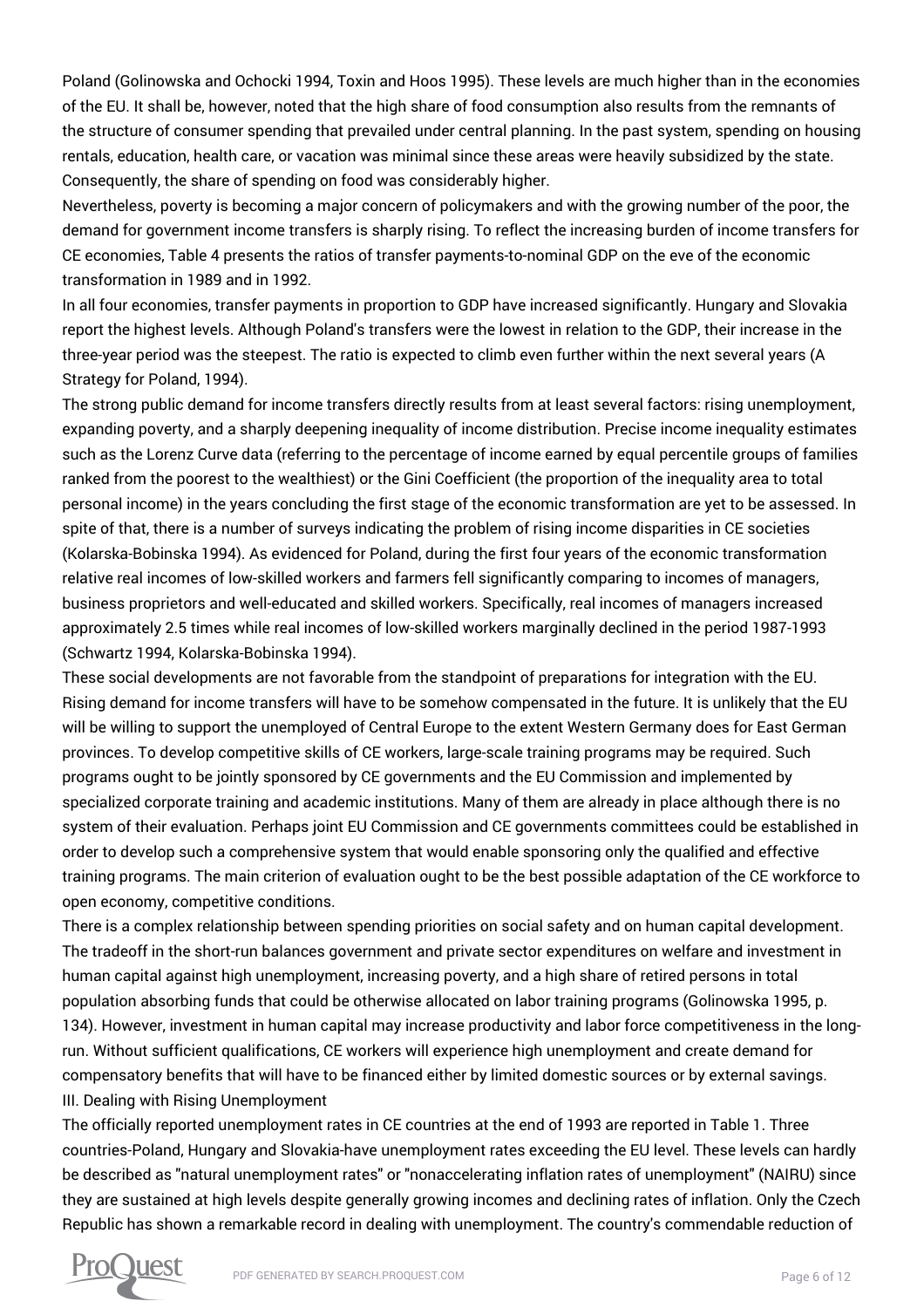unemployment has been accomplished through a successful privatization program, a fast growth of the service sector, and large direct investments from the West, primarily from the Bavarian companies across-the-border investment pouring into a stable economy and high productivity environment. Elsewhere in the region, the implementation of privatization programs and the growth of the service sector have been much slower thus significantly contributing to higher unemployment.

Rising cyclical and structural unemployment in Poland and in Hungary during the first stage of the economic transformation was induced by a declining real GDP until 1992, in combination with structural adjustments driven by the allocative function of changes in relative prices. As systemic changes proceed and the CE economies begin to grow, cyclical unemployment will decline relative to structural unemployment. For example, Polish industry still employs 46.1% of the labor force, agriculture 8.3%, and the service sector 45.6%. This structure lags behind most of the highly developed industrial economies where the service sector plays a dominant role: the service sector hires three-quarters of the total labor force in the United States.

The declining rates of unemployment in Poland, the Czech Republic, and Hungary in 1994 reported in Table 1 are very encouraging. They result mostly from an accelerated rate of economic growth and a rapid expansion of small business formation. Small business accounts for nearly 50% of GDP in these countries. The officially reported unemployment rates for CE shall be interpreted with caution. While unemployment data may be overstated since a number of recipients of unemployment benefits actively work in the emerging small businesses that do not always report incomes to tax authorities due to tax laws and weak collection of taxes, unemployment may be understated because SOEs still prevail as dominant employers in the region. s Traditionally, SOEs overstate contributing to "hidden" unemployment.

Perhaps the most remarkable feature of the CE unemployment is its unbalanced regional distribution, indicating a very low mobility of labor. The provinces of the Czech Republic adjacent to Germany already face a practical shortage of labor, while some of the northern provinces in Poland have unemployment as high as 30% (Koszalin Province). Regional differences in unemployment stem in part from enforcement of bankruptcy laws and simultaneous cuts in direct fiscal transfers to formerly subsidized regions (agriculture and mining, for example). One may wonder about potential changes in the regional distribution of CE unemployment once these countries join the EU and will take advantage of the EU openness to migrant workers.

The CE unemployment is also characterized by a high percentage of young people without jobs. In Poland, 33% of those unemployed are between 15-24 years old. This is particularly painful because it is still rather difficult for college and high school graduates to find jobs and this discomfort discourages them from pursuing education. The slow progress of privatization, especially in Hungary and in Poland, contributes to the duration of structural unemployment. In the case of Poland, over 45% of the unemployed are without jobs for over a one-year period, and 55% have lost the right to unemployment benefits. These are symptoms of an expanding "chronic" unemployment (A Strategy for Poland, 1994). The number of long-term unemployed in 1992 and 1993 was rising faster than the overall unemployment which implies the existence of an extensive structural unemployment (Hausner et al. 1995, p. 227).

The Visegrad Group countries have introduced new legal rules for unemployment policies since 1991. Among them are rather standard conditions for eligibility of unemployment benefits such as the age of applicants between 16 and the retirement or pension age, a waiting period between 14 and 30 days for the unemployment registration, and a physical ability of job-seekers. In addition, some countries attach special conditions for unemployment benefits. Specifically, Poland introduced the obligation to accept job offers consistent with the applicant's training and education, and the exclusion of land owners. Unemployment programs are financed by public and private sources in these countries. The duration of benefits varied in the beginning of 1994 between 6 months in the Czech and Slovak Republics, 6 to 12 months in Hungary, and 12 months in Poland. The Czech Republic has a generous system of retraining grants and social and for an unlimited period after the expiration of unemployment benefits. Social aid is also available in Hungary, while Poland provides retraining grants but generally no social aid (Roxin and Hoos 1995, pp. 298-230).

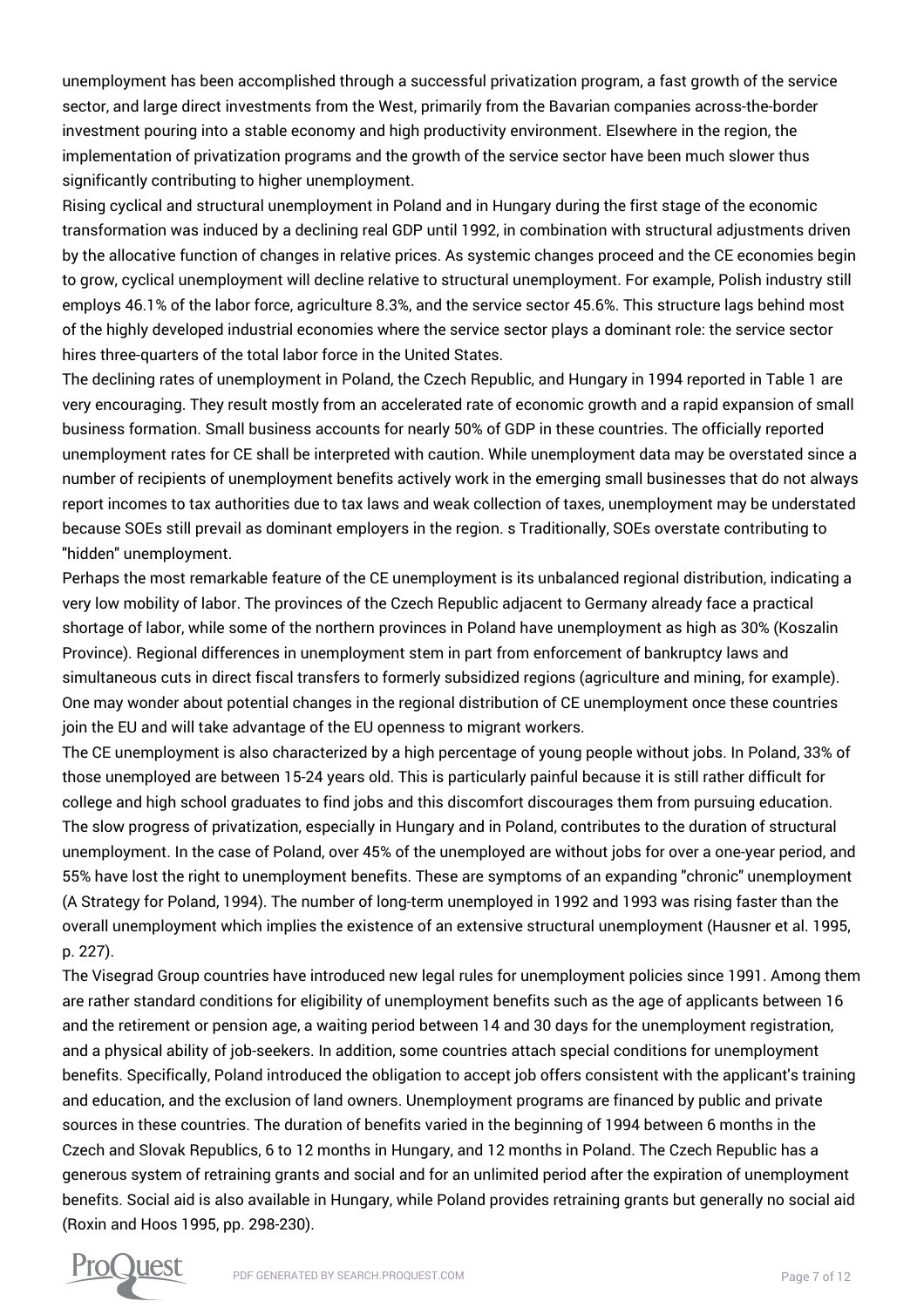The complexity of reasons underlying the CE unemployment and its diversity require a more detailed empirical investigation aimed at designing appropriate preventive policies. A survey identifying the factors contributing to unemployment and proposing methods preventing its expansion is reported by Witkowski (1994). The results of the survey, presented by Table 5, summarize an opinion poll conducted among the large group of the unemployed in different parts of Poland. These results should be interpreted with caution since both the reasons for unemployment and the preventive methods are assessed by the unemployed themselves, many of whom may be members of the former socialist bureaucracy or workers whose skills are not needed in a competitive economy. The survey implies that the overwhelming majority of the unemployed attribute the loss of jobs to the government economic policy. It proves that the society still awaits the government to actively support businesses and to provide jobs. During the first stage of the economic transformation, CE reformers introduced anti-inflationary policies based on the tight control over government spending and over money supply. These policies were designed to improve the economic efficiency of enterprises. Their unavoidable cost was the reduction of the excess employment beyond the efficient level, that is, layoffs of those whose marginal contribution to revenues was smaller than wage rates. Consequently, a large number of the least qualified workers lost their jobs. The sentiment of the unemployed favoring job security provided by the former socialist system is consistent with a large proportion of the surveyed attributing unemployment to "capitalism," to "transformation," and to "privatization." Among other factors, mismanagement of enterprises is also emphasized. Most of the SOEs still have managers who have been either appointed through the socialist "nomenklatura," or simply accustomed to managerial techniques suitable for conditions of the "soft budget constraint" situation, that is, readily available subsidies to SOEs covering their inefficiency. Survey results seem to emphasize the need for a better preparation of managers, yet the survey ranks the need for workers training relatively low, perhaps, reflecting pessimism of the unemployed with finding jobs through improvements in their qualifications.

Survey results identifying methods for reducing unemployment. By far, the most important aspect is an appropriate climate for creation and development of new businesses. Not surprisingly, the first years of the economic transformation in all countries of CE were characterized by a strong growth of new businesses accompanied, however, by a large number of business failures. There have been too many mistakes made on this ground. Inexperienced businessmen in many cases opened their shops and production facilities in wrong areas where the growing competition quickly corrected their ambitions. The new entrepreneurs often lacked skills in marketing and in product pricing, seldom offering their products for sale. They also did not know how to set prices in a high inflation environment. Governments shall also be blamed for too many business failures. Seeking maximization of tax revenues, they often did, and still do, tax small companies excessively, especially the honest ones which pay taxes. At the same time the tax enforcement among firms evading tax payments is still insufficient.

The government creation of public work is ranked relatively high in the survey. It is a desirable method of reducing unemployment in the process of preparations for accession to the EU. In order to improve trade and to promote private investment, the infrastructure in CE must be upgraded. The ongoing highway and telecommunication projects co-financed by the European Investment Bank are perhaps the best kind of economic assistance the EU can provide for the CE nations at this time.

Whatever the merits of the survey of the unemployed are, it provides a useful material for designing future policies to foster employment. There are additional factors that might help to create jobs in CE countries. A critical role among them is played by a formation of regional economic policies aimed at alleviating territorial disproportions in unemployment. Economic authorities in CE countries shall consider enacting laws and programs that will stimulate a higher mobility of labor. Special economic zones in high unemployment areas or in the regions wellendowed in tangible capital would also diminish such disproportions. Investment areas of comparative advantage of CE in the expanded EU framework due to a larger gap in labor costs than in productivity of labor between CE and the EU.

The quality of labor shall also be improved. Governments assisted by the EU Commission ought to further intensify

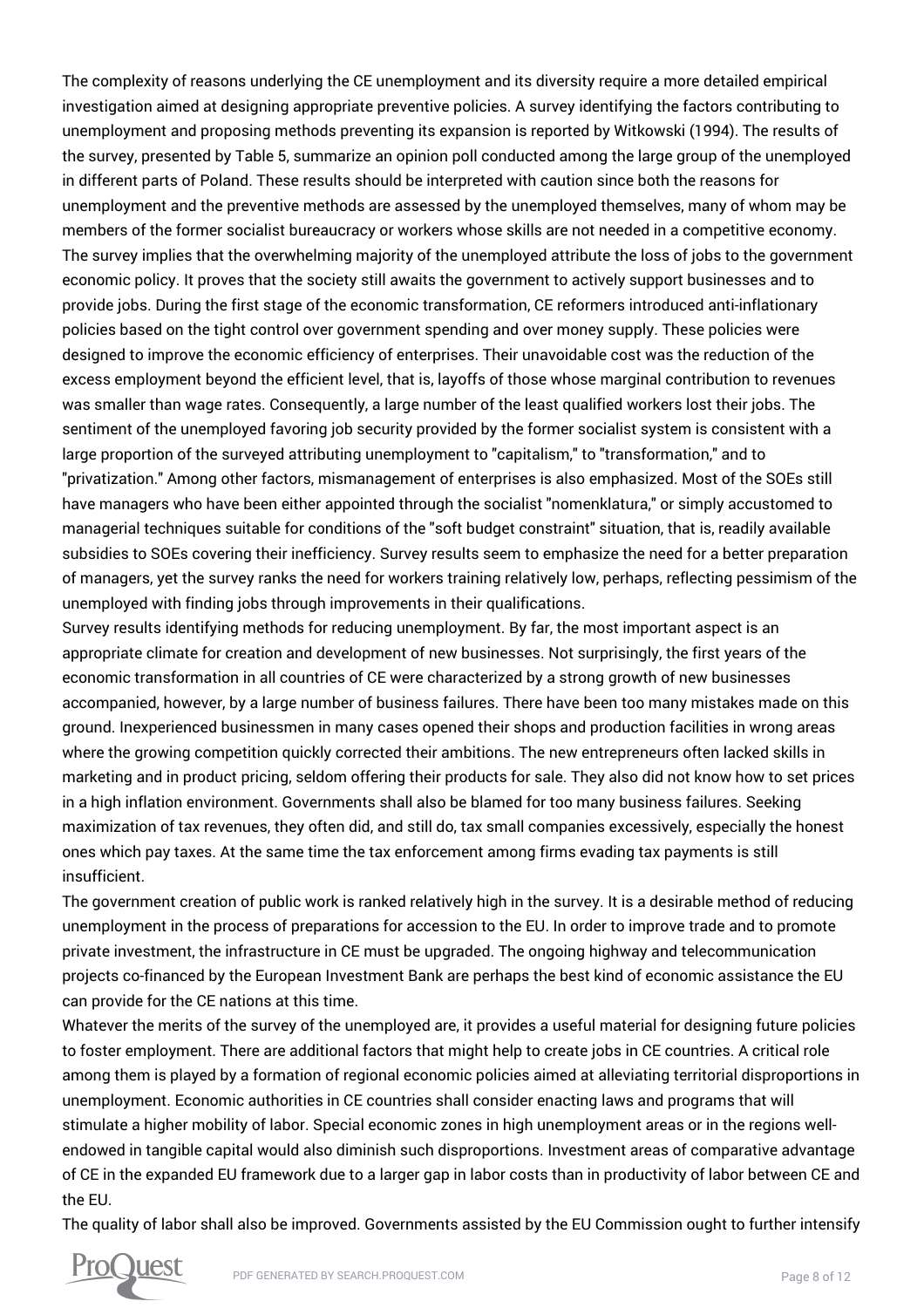training of CE entrepreneurs and workers, provide discretionary credits for creation of small businesses and financial incentives to hire young graduates of universities and technical schools. Grants for training and retraining programs at educational institutions will be useful for educating people ready to meet challenges of global competition. Many of these activities have already been in place but the programs for preparation for unification with the EU create an extraordinary opportunity to launch ambitious policies aimed at improving the quality of labor in CE. These inter-governmental programs require long-range planning and implementation.

Changes in the financial system can be relatively quickly introduced to facilitate active employment policies: cuts in capital consumption allowances (depreciation rates) and cuts in business profit taxes, for example. For the same purpose, restrictions in unemployment benefits ought to be considered in order to make them less financially attractive than wages or small proprietors' profits. The opportunity cost of employment (in terms of benefits from unemployment) cannot be too high so that people are not discouraged to work. Moreover, a better nationwide cumputerized information systems about job opportunities and advanced job-searching techniques are among the new employment-fostering methods not previously known or needed under central planning, yet essential in a competitive global economy.

In essence, the opportunities in terms of employment-fostering policies in CE are immense. Programs of preparations for accession to the EU ought to pay a special attention to these policies and, generally, to investment in human capital. This approach is certainly more effective than direct transfers that would have to be otherwise provided to subsidize unemployment and social safety in the CE countries based on the EU standards once these countries enter the EU system.

IV. Conclusion: Potential Difficulties in Social Policy Implementation

Preparation for accession to the EU will require, Visegrad Group countries to reform their social safety nets. Unemployment criteria and benefits, and regulations of pensions and retirement funds will have to undergo adjustments aimed at encouraging people to work. High benefits shall be perceived as high opportunity costs of employment, discouraging people from working and motivating them to seek transfer payments instead. Consequently, assistance for employment-fostering programs leading to the improvement in the quality of labor in CE shall be viewed as more efficient and desirable than current and future income transfers covering unemployment benefits that would have to be otherwise provided.

Given limited EU social safety standards and rules, the Visegrad Group countries have no clear direction for legislative adjustments. A sustained economic growth accompanied by a reduction in fiscal deficit and by a low rate of inflation are the most critical conditions for job creating and for declining unemployment. A new job formation will reduce demand for transfer payments and, consequently, will allow to allocate more public and private funds to investment in human capital. It would be otherwise very risky for CE workers to enter a highly competitive EU labor market without an improvement in quality and productivity of labor. If the candidate countries' labor force is unprepared to compete in the EU-wide labor market, their unemployment will eventually rise.

The construction of social safety and employment-fostering programs in the process of preparations for accession to the EU is not an easy task. The ultimate goal of such programs will be to improve the efficiency and skills of CE labor and, at the same time, to establish reasonable social safety nets. In the future, the CE workers will be confronted with their efficient and highly skilled partners in the West. The future CE labor force will have to be creative and entrepreneurial, it will no longer enjoy the state protection and subsidies to the extent they used to be granted under central planning. The unification with the EU will bring new challenges to the CE labor which are not comfortable to these interest groups that enjoyed a privileged position in the command economy system. These groups are likely to put pressures on governments in CE to soften labor and social reform programs and to grant excessive income transfers.

In addition to these political dangers, the programs of reasonable safety nets and job creation may be jeopardized by the economic instability, particularly by a continuously high inflation. Unanticipated price increases normally lead to a slowdown in business investment, both from domestic and foreign sources which, in turn, may prolong

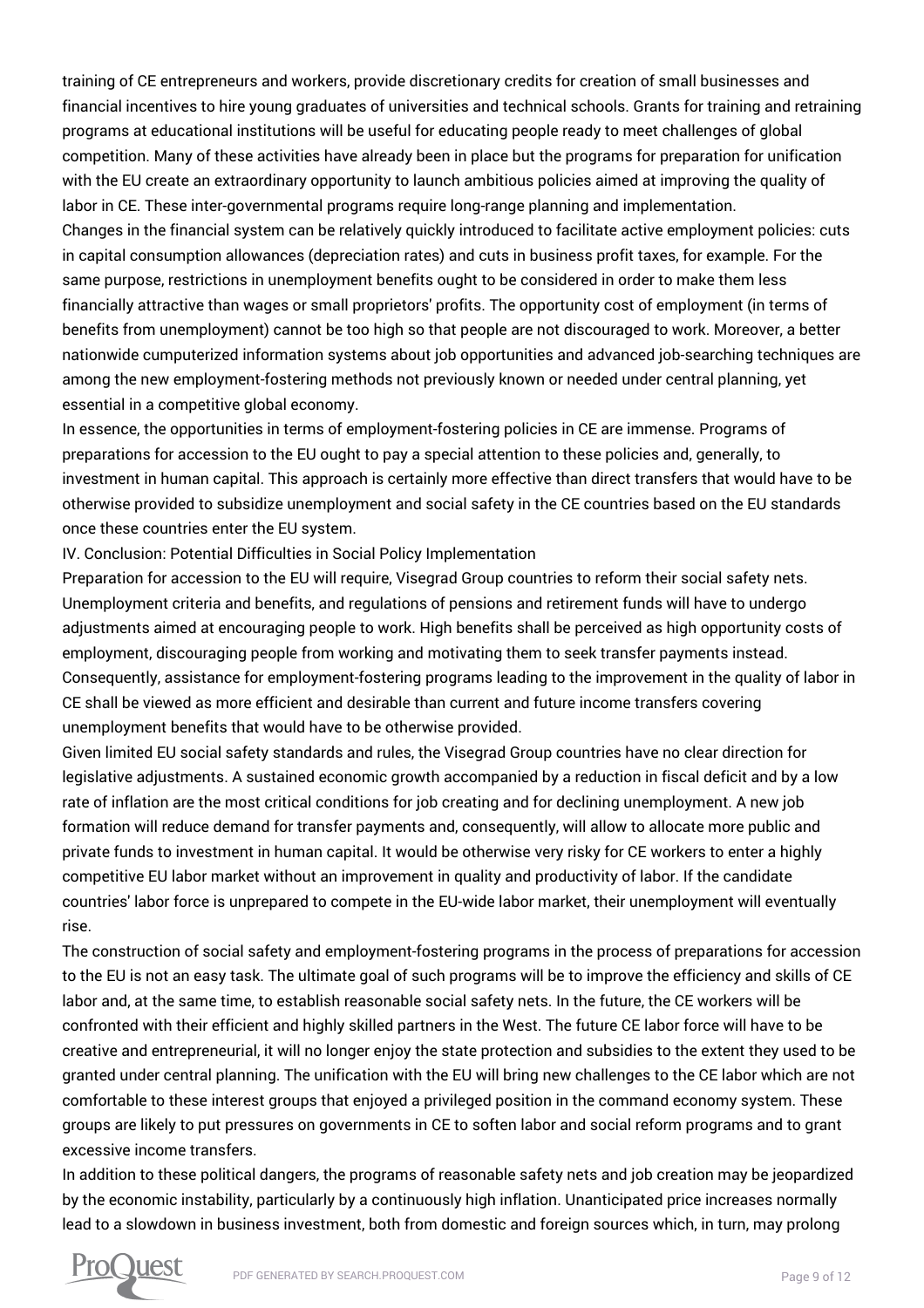high unemployment. Similarly damaging to these programs are delays with privatization caused by slow legislative efforts in Poland and in Hungary, or by fears of workers and managers to undergo privatization which may cause job loss.

## Notes

1. For example, Sachs (1993) states that Poland should generate a 7% annual real GDP growth rate to the end of the 1990s to develop conditions allow it to enter the EU.

2. As a solution to surging trade deficits in transforming economies of CE, some economists suggest temporary high tariffs (Gros and Steinherr 1991, Corden 1992). However, this "second-best" solution to the excess demand for foreign goods is not desirable at the time of implementation of the General Agreement on Tariff and Trade/World Trade Organization Uruguay Round tariff reductions and at the time of allowing free market forces to identify the areas of comparative advantage in the undistorted way.

3. An example of a national economic strategy extensively addressing social protection and job creation is "A Strategy for Poland" (1994).

4. However, the Polish Ministry of Labor proposed in May 1995 a change of indexation rules for pensions. Current pensions and retirement funds formulae are composed of weighted valued of three elements, average wage before retirement, individual contribution over the past ten years, and compensation over noncontribution periods (such as a maternity leave). The proposal increases the share of the first component which is financed by the government, diminishes the share of the second, and entirely eliminates the third. This is a step backward from the standpoint of balancing the budget deficit and rationalizing the structure of government spending since the publicly financed retirement funds will require budgetary subsidies which size will not be sustainable in the future. In addition. this component of retirement funds will be subject to price indexation making the real value of government spending on retirement programs impossible to cut.

5. The low reliability of unemployment data stems also from the differences in the methodology of data collection applied by national statistical agencies and by labor offices. The statistical agencies' estimates are generally more reliable than surveys used by labor offices.

## References

Balcerowicz, Leszek, and Alan Gelb. 1994. Macropolicies in Transition to a Market Economy: A Three-Year Perspective, The World Bank: Annual Conference on Development Economics. Washington, D.C., April 28-29. Burda, Michael. 1993. Labor Markets in Eastern Europe, Economic Policy. April.

Commission of the European Communities. 1995. "The White Paper: Preparation of the Associated Countries of Central and Eastern Europe for Integration into the Internal Market of the Union. COM (95) 163, Brussels, May 3. Corden, V. Max. 1992. "Integration and Trade Policy Issues in the Ex-Soviet Union." The World Bank: Policy Research Working Paper, No. 915. Washington, D.C.

Golnowska, Stanislawa. 1995. "Publiczne wydatki spoleczne w latach 1989-1992" ("Public Social Expenditures in 1989-1992") in Dabrowski Marek (ed.), Poliryka gospodarcza okresu transformacj (Economic Policy in the Period of Transformation). PWN Warszawa, pp. 124-139.

--, and Andrzej Ochocki. 1994. UNICEF o zjawiskach spolecznych w Europie Srodkowej i Wschodniej (UNICEF on Social Developments in Central and Eastern Europe), Wiadomosci Statystyczne, No. 6, Warsaw, pp. 38-40. Gros, Daniel. 1996. "Conditions for the Accession of Transforming Economies of Central Europe to the European Union" in Dominick Salvatore and Lucjan T. Orlowski (eds.) Trade and Payments in Central and Eastern Europe's Transforming Economies. Westport, CN: Greenwood Press (forthcoming).

--, and Alfred Steinherr. 1991. "Economic Reform in the Soviet Union: Pasde-Deux between Disintegration and Macroeconomic Destabilization," The European Investment Bank. Luxembourg, mimeo.

Goetting, Ulrike. 1995. "Welfare State Development in Post-Communist Bulgaria, Czech Republic, Hungary, and Slovakia" in Victor A. Pestoff(ed.) Reforming Social Services in Central and Eastern Europe-An Eleven Nations Overview, Cracow Academy of Economics and Friedrich Ebert Stiftung. Krakow, pp. 349-393.

Hausner, Jerzy, Maria Kosek-Wojnar, Barbara Sosenko, and Krzysztof Surowka. 1995. "Social Welfare Policy in

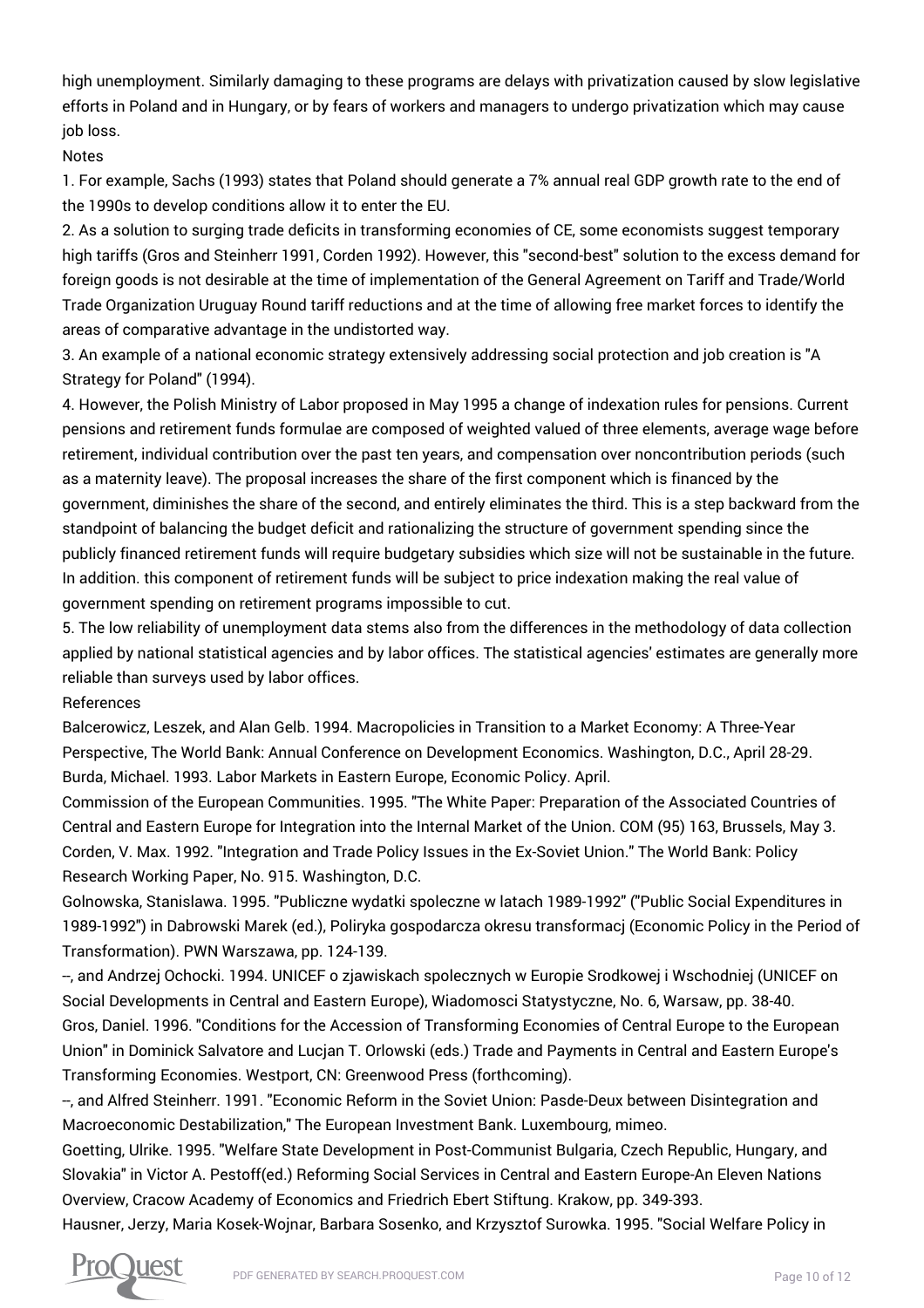Poland" in Victor A. Pestoff(ed.) Reforming Social Services in Central and Eastern Europe-An Eleven Nation Overview, Cracow Academy of Economics and Friedrich Ebert Stiftung. Krakow, pp. 219-235.

The International Monetary Fund: World Economic Outlook. 1994. Washington, D.C., October.

Kolarska-Bobinska, Lena. 1994. "Kto skorzystal a kto stracil na polskich przemianach ("Who Has Benefited and Who Has Lost from the Polish Transformation") (interviewed by Irena Dryll), Zycie Gospodarcze, No. 31, July 31, pp. 4-5.

Kopits, George. 1992. "Social Security" in Vito Tanzi (ed.) Fiscal Policies in Economies in Transition, The International Monetary Fund, Washington, D.C.

Orlowski, Lucjan T. 1994. "Problems of Corrective Inflation in Transformation from Central Planning to a Market Economy: The Experience of Poland in John L. Campbell and Stanislaw Owsiak (eds.) Fiscal Reforms in Post-Communist Countries. Cracow Academy of Economics, pp. 273-306.

--. 1995. "Preparations of the Visegrad Group Countries for Admission to the European Union: Monetary Policy Aspects, he Economics of Transition, No. 3.

Pestoff, Victor A., ed. 1995. Reforming Social Services in Eastern Europe-An Eleven Nation Overview. Cracow Academy of Economics and Friedrich Ebert Stiftung. Krakow.

Roxin, Violeta, and Janos Hoos. 1995. "Social Services in Eleven Central and East European Countries-Comparative Aspects" in Victor A. Pestoff(ed.) Reforming Social Services in Central and Eastern Europe-An Eleven Nation Overview, Cracow Academy of Economics and Friedrich Ebert Stiftung. Krakow, pp. 281-318.

Sachs, Jeffrey D. 1993. "Poland's Jump to the Market Economy, Lionel Robbins Lecture Series. Cambridge, MA: MIT Press.

Schwartz, Gerd. 1994. "Social Impact of the Transition" in Liam P. Ebrill et al. (eds.) Poland: The Path to a Market Economy, The International Monetary Fund, Occasional Paper No. 113. Washington, D.C., October, pp. 80-88. "Strategia dia Polski" ("A Strategy for Poland"). 1994. Rzeczypospolita, July 1, pp. 15-18.

Witkowski, Janusz. 1994. "Bezrobocie w opinii bezrobotnych" ("Unemployment in the Opinion of the Unemployed"), Wiadomosci Statystyczne, No. 3. Warsaw, pp. 1-8.

## DETAILS

| Subject:                  | Unemployment; Social security; Pensions; Economic policy; Common markets |
|---------------------------|--------------------------------------------------------------------------|
| Company:                  | <b>European Union</b>                                                    |
| <b>Publication title:</b> | <b>Comparative Economic Studies; New Brunswick</b>                       |
| Volume:                   | 37                                                                       |
| Issue:                    | $\overline{2}$                                                           |
| Pages:                    | 29                                                                       |
| Number of pages:          | 20                                                                       |
| <b>Publication year:</b>  | 1995                                                                     |
| <b>Publication date:</b>  | Summer 1995                                                              |
| Publisher:                | Palgrave Macmillan                                                       |